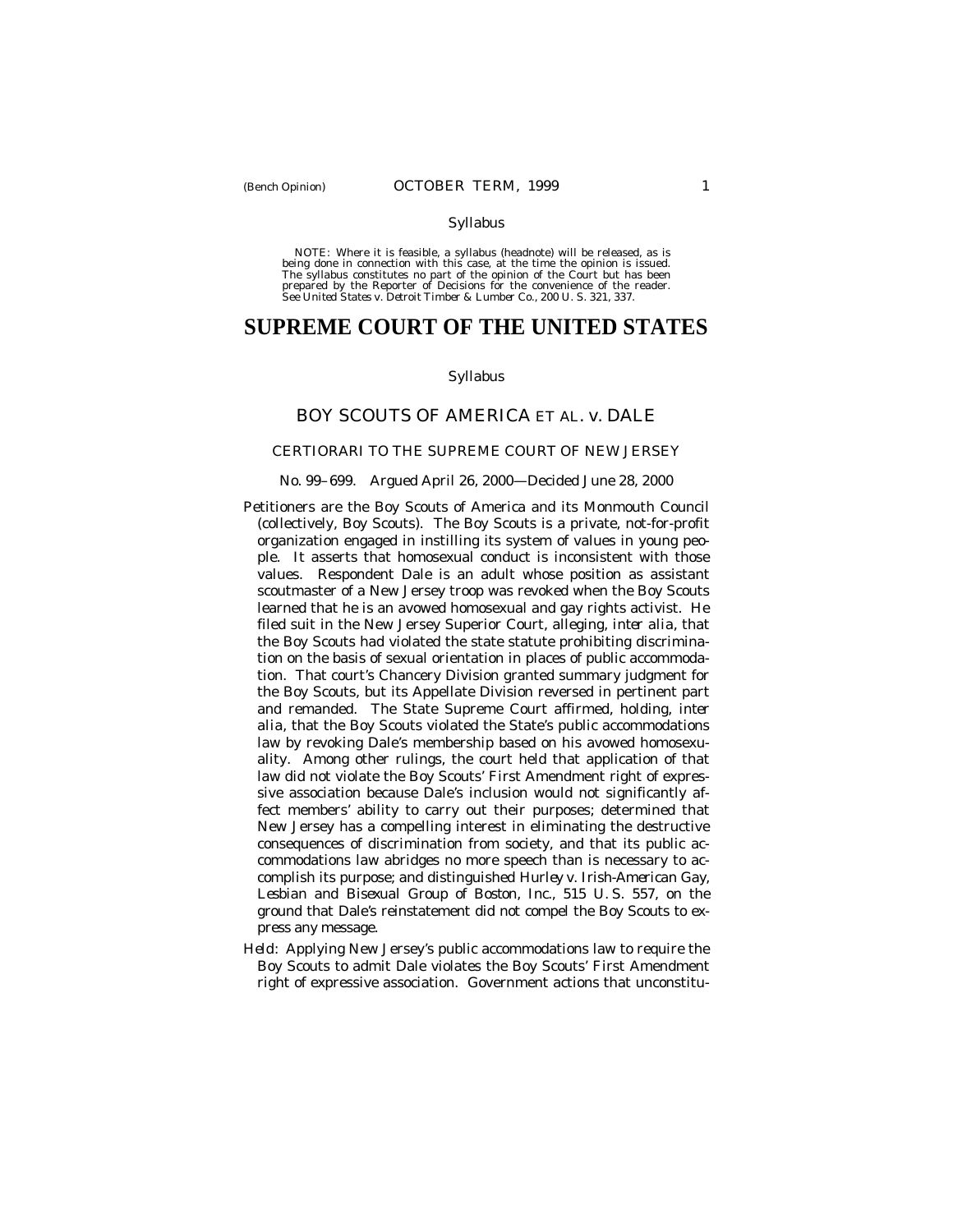#### Syllabus

tionally burden that right may take many forms, one of which is intrusion into a group's internal affairs by forcing it to accept a member it does not desire. *Roberts* v. *United States Jaycees,* 468 U. S. 609, 623. Such forced membership is unconstitutional if the person's presence affects in a significant way the group's ability to advocate public or private viewpoints. *New York State Club Assn., Inc.* v. *City of New York,* 487 U. S. 1, 13. However, the freedom of expressive association is not absolute; it can be overridden by regulations adopted to serve compelling state interests, unrelated to the suppression of ideas, that cannot be achieved through means significantly less restrictive of associational freedoms. *Roberts,* 468 U. S., at 623. To determine whether a group is protected, this Court must determine whether the group engages in "expressive association." The record clearly reveals that the Boy Scouts does so when its adult leaders inculcate its youth members with its value system. See *id.,* at 636. Thus, the Court must determine whether the forced inclusion of Dale would significantly affect the Boy Scouts' ability to advocate public or private viewpoints. The Court first must inquire, to a limited extent, into the nature of the Boy Scouts' viewpoints. The Boy Scouts asserts that homosexual conduct is inconsistent with the values embodied in the Scout Oath and Law, particularly those represented by the terms "morally straight" and "clean," and that the organization does not want to promote homosexual conduct as a legitimate form of behavior. The Court gives deference to the Boy Scouts' assertions regarding the nature of its expression, see, *Democratic Party of United States* v. *Wisconsin ex rel. La Follette,* 450 U. S. 107, 123–124. The Court then inquires whether Dale's presence as an assistant scoutmaster would significantly burden the expression of those viewpoints. Dale, by his own admission, is one of a group of gay Scouts who have become community leaders and are open and honest about their sexual orientation. His presence as an assistant scoutmaster would interfere with the Scouts' choice not to propound a point of view contrary to its beliefs. See *Hurley,* 515 U. S., at 576–577. This Court disagrees with the New Jersey Supreme Court's determination that the Boy Scouts' ability to disseminate its message would not be significantly affected by the forced inclusion of Dale. First, contrary to the state court's view, an association need not associate for the purpose of disseminating a certain message in order to be protected, but must merely engage in expressive activity that could be impaired. Second, even if the Boy Scouts discourages Scout leaders from disseminating views on sexual issues, its method of expression is protected. Third, the First Amendment does not require that every member of a group agree on every issue in order for the group's policy to be "expressive association." Given that the Boy Scouts' expression would be bur-